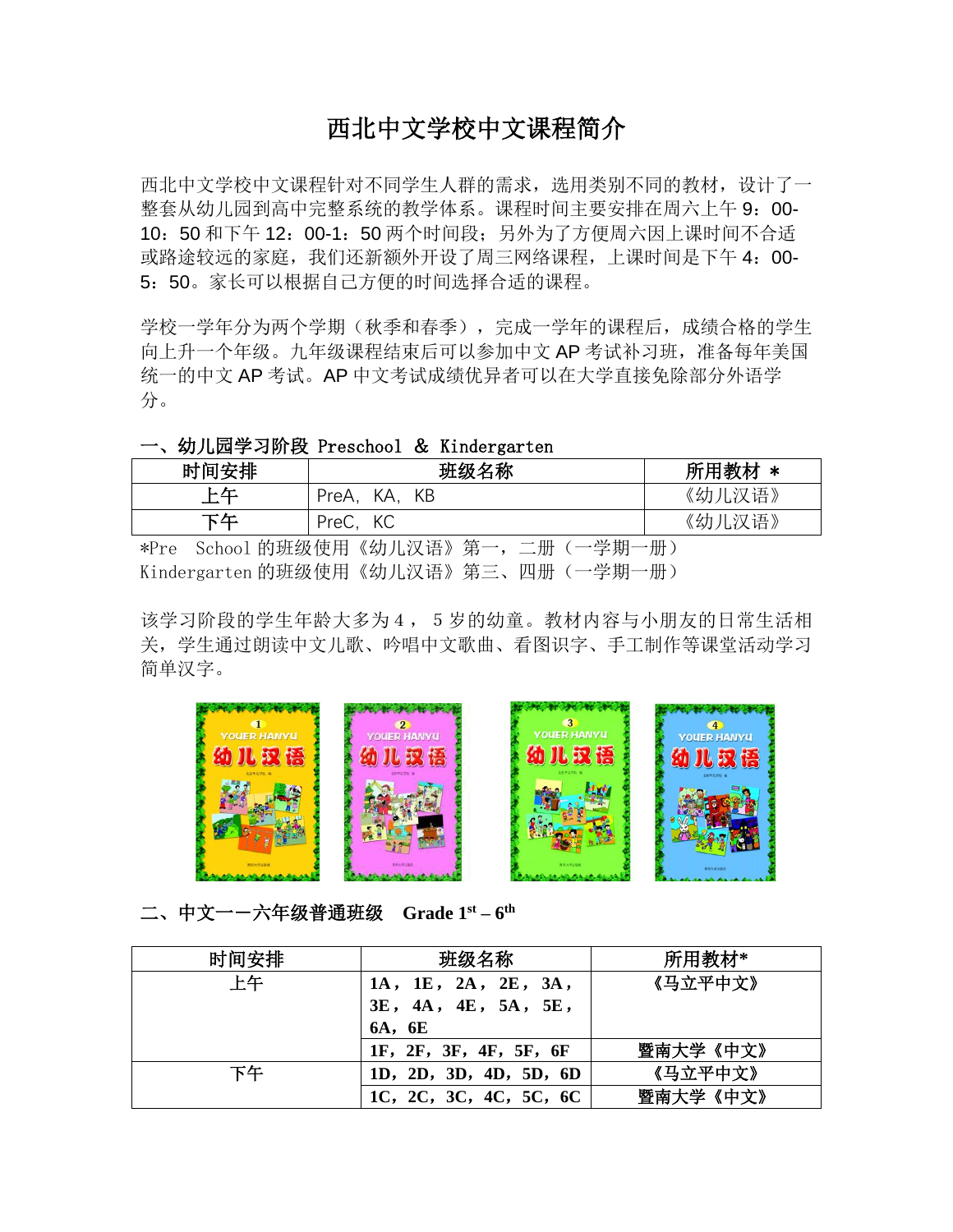\*使用马立平中文教材的班级一学期学完教材中一个单元内容(一册教材包含三个 单元)一年级到六年级完成四册教材。

使用暨南中文教材的班级一学年(两个学期)学完一册教材,一到六年级完成六册 教材内容。

#### 《马立平中文》:

该系列教材适用对象为来自海外华语家庭的学童。每册教材包括三个单元,配有相 应的单双周练习册、学生用生字卡片和网络作业。其教学理念是1、直接认字,后 学拼音(四年级开始学拼音);2、先认后写,多认少写;3、课文和阅读材料相互 交织并重,一至四册以认字和阅读教学为主。



#### 暨南大学《中文》:

该系列教材是 1996 年由中华人民共和国国务院侨务办公室委托暨南大学华文学院 为欧美地区周末制中文学校的教学安排专门设计的中文教材。目的是使学生经过全 套《中文》教材的学习与训练,具备汉语普通话听、说、读、写的基本能力,了解 中华文化常识,为进一步学习中国语言文化打下良好的基础。

教材科学地安排字、词、句、篇章等内容,由浅入深、循序渐进地设置了家庭单双 周练习册,一年级另配有《学拼音》及配套练习册。

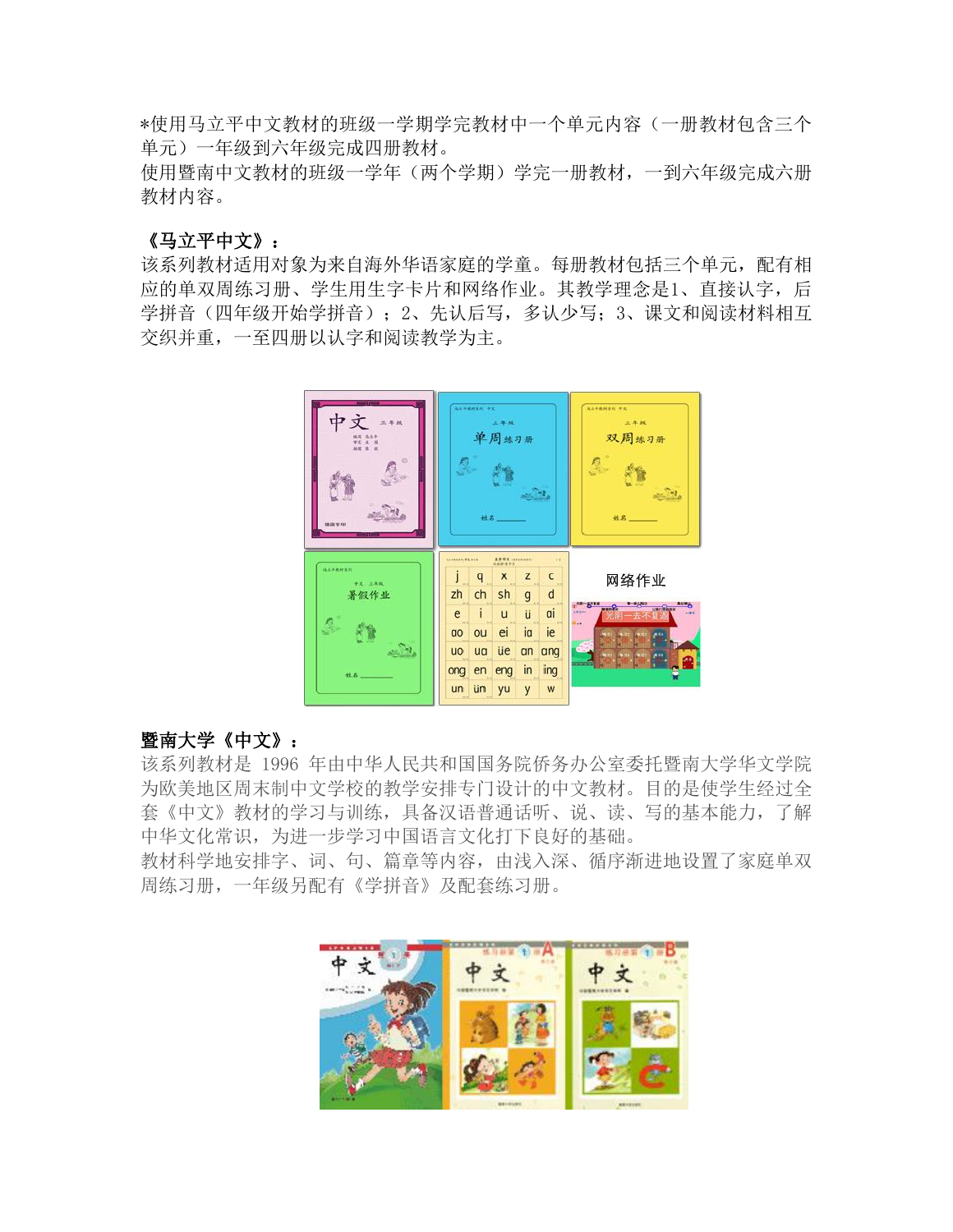## 三、中文七 **–** 九年级普通班级 **Grade 7 th – 9 th**

| 时间安排 | 班级名称                     | 所用教材     |
|------|--------------------------|----------|
| 上午   | 8A, 8E, 9A<br>7A,<br>7E, | 暨南大学《中文》 |
| 下午   | 8C, 9C                   | 暨南大学《中文》 |

该学习阶段的学生已经完成了六年级中文课程,掌握了相当数量的汉字(生字 1400,词语 2000 左右)具有初步的阅读和书写能力。在此期间,学生在学习教材 内容的同时,可以接触相当数量的阅读材料,并开始作文书写的培训练习,以期达 到参加高中中文 AP 课程的要求。

## 四、**AP** 中文考试预备班 **AP Chinese Preparation Course**

AP 中文考试预备课程是特别针对 9-12 年级高中生而设立。目的是为了学生准备每 年五月份由美国大学理事会举行的 AP 中文考试,帮助学生取得优异成绩。同时, 这也是一门培养学生自学能力,评估和检查中文水平的课程,其程度与美国大学三 级汉语课程衔接。AP 中文成绩优异者可在大学免除部分外语学分。

### 课程所用教材 **<<Harvest** 收获**>>**:

《收获》是一套专门为具有中级汉语水平,并有意参加 AP 中文考试的高中生量身 定做的系列教材;通过一年时间按照 AP 中文测试的要求,系统归纳、整理和升华 学生已掌握的中文知识,最终收获 AP 中文测试硕果的教学需要。

Harvest is a four-skill intermediate Chinese program that integrates the teaching of the Chinese language and culture. It draws students into the study of Chinese through its stimulating and contemporary readings, authentic language use, content-based materials, engaging and meaningful activities. Harvest offers 6 units or 12 chapters covering a wide variety of cultural topics - School, Family, Food, Sports, Festivals, Customs, Travel, Famous People, History, Literature and Arts. Ideal for AP Chinese or equivalent intermediate-level courses.

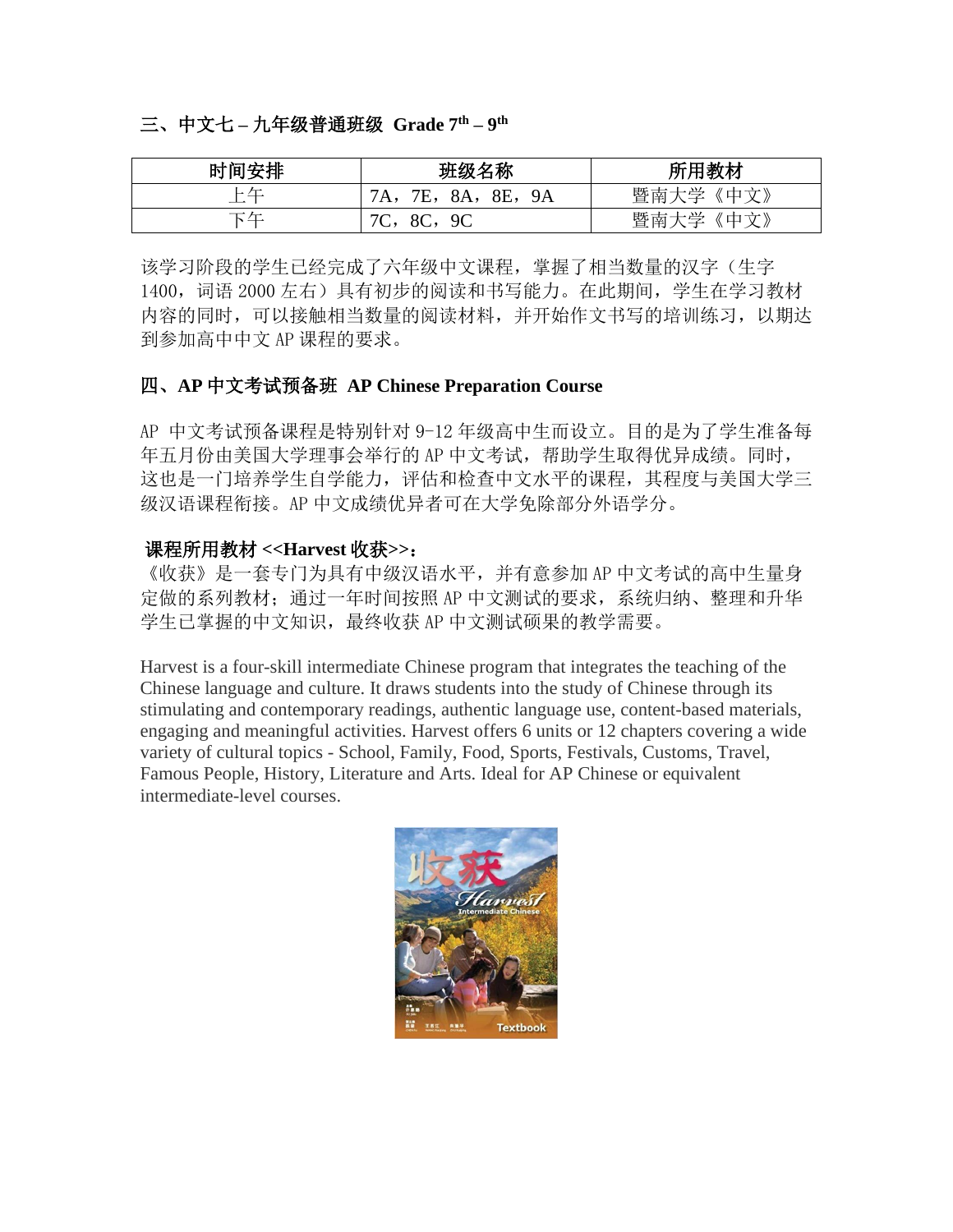## 五、来自非华语家庭的学生班级,**B** 班

除了上述"普通班级"(即学生来自海外华语家庭)外,西北中文学校还为来自不 说华语的家庭的学生设计的 B 系列中文课程, 称之为 B 班。

B 班的学生通常在家缺少学习中文的语言环境,缺少课外辅导。因此,老师在课堂 上以中英文双语教学为主,着重于听、说练习,从而增进学生的听力和对中文的理 解程度。在教学中,各年级老师都尽力帮助学生扩大词汇量,增强对话能力,学习 连词成句,提高阅读写作水平。课堂上除了运用文字、形象和声教等方式外,还贯 穿了情景对话、看图说话、游戏竞赛、听力练习等来建立学生学习中文的语感和提 高理解力,以此巩固所学的中文知识。

许多家长乐意把孩子们放在 B 班, 因为孩子们有着类似的学习环境, 有助于学生 之间的互动。老师以双语教学来帮助学生理解课堂里所学的内容。家长们更欣慰的 是孩子们在学习中文的同时还增加了对中国文化,风土人情和传统历史的了解。B 班采用中英文对照的教学材料,注重听说练习,辅以阅读写作。

另外,还有一门特殊的课程"中文初级入门",专门为年龄在 10 岁左右, 中文基 础几乎为零的学生设计。教学方式和 B 班类似,但进度比一般班级快。通过一年 的强化学习,根据学生个人的努力程度,任课老师将在期末推荐其下个学年升入四 (或五)年级 B 班。

| 年级       | 班级名称                            | 所用教材    |
|----------|---------------------------------|---------|
| 幼儿班      | KB                              | 《幼儿汉语》  |
| 一年级一三年级  | 1B, 2B, 3B, 4B                  | 《轻松学汉语》 |
| 四年级一九年级  | 5B, 6B, 7B, 8B, 9B              | 《跟我学汉语》 |
| 中文初级入门 * | <b>Basic Chinese Enrichment</b> | 《跟我学汉语》 |

### 《**Chinese Made Easy** 轻松学汉语》

Chinese Made Easy for Kids has been published since 2005 and is available in both simplified and traditional character versions. It has since been translated into Germany, French, Spanish, Russian, Portuguese and Arabic. CME for kids is widely used by teachers and students in more than 30 countries. It is designed for primary school children, who start learning Chinese as beginners. After completing this series, children will be able to recognize over 500 Chinese characters, write from memory approximately 100 simple Chinese characters and develop communication skills in Chinese from an early age.